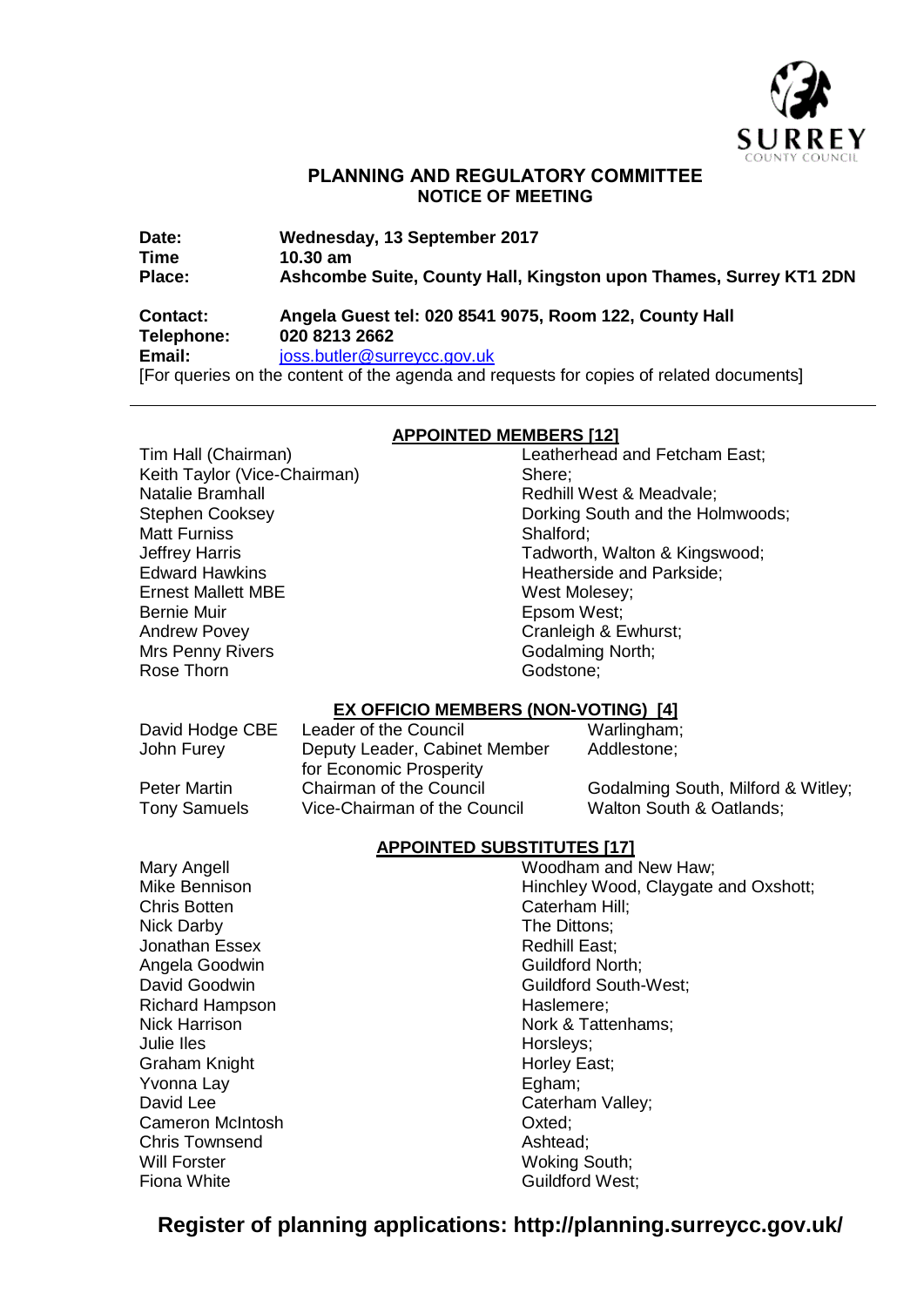**If you would like a copy of this agenda or the attached papers in another format, eg large print or braille, or another language please either call our Contact Centre on 08456 009 009, write to Surrey County Council at County Hall, Penrhyn Road, Kingston upon Thames, Surrey KT1 2DN, Minicom 020 8541 0698, fax 020 8541 9004, or email joss.butler@surreycc.gov.uk. This meeting will be held in public. If you would like to attend and you have any special requirements, please contact Angela Guest tel: 020 8541 9075 on 020 8213 2662.**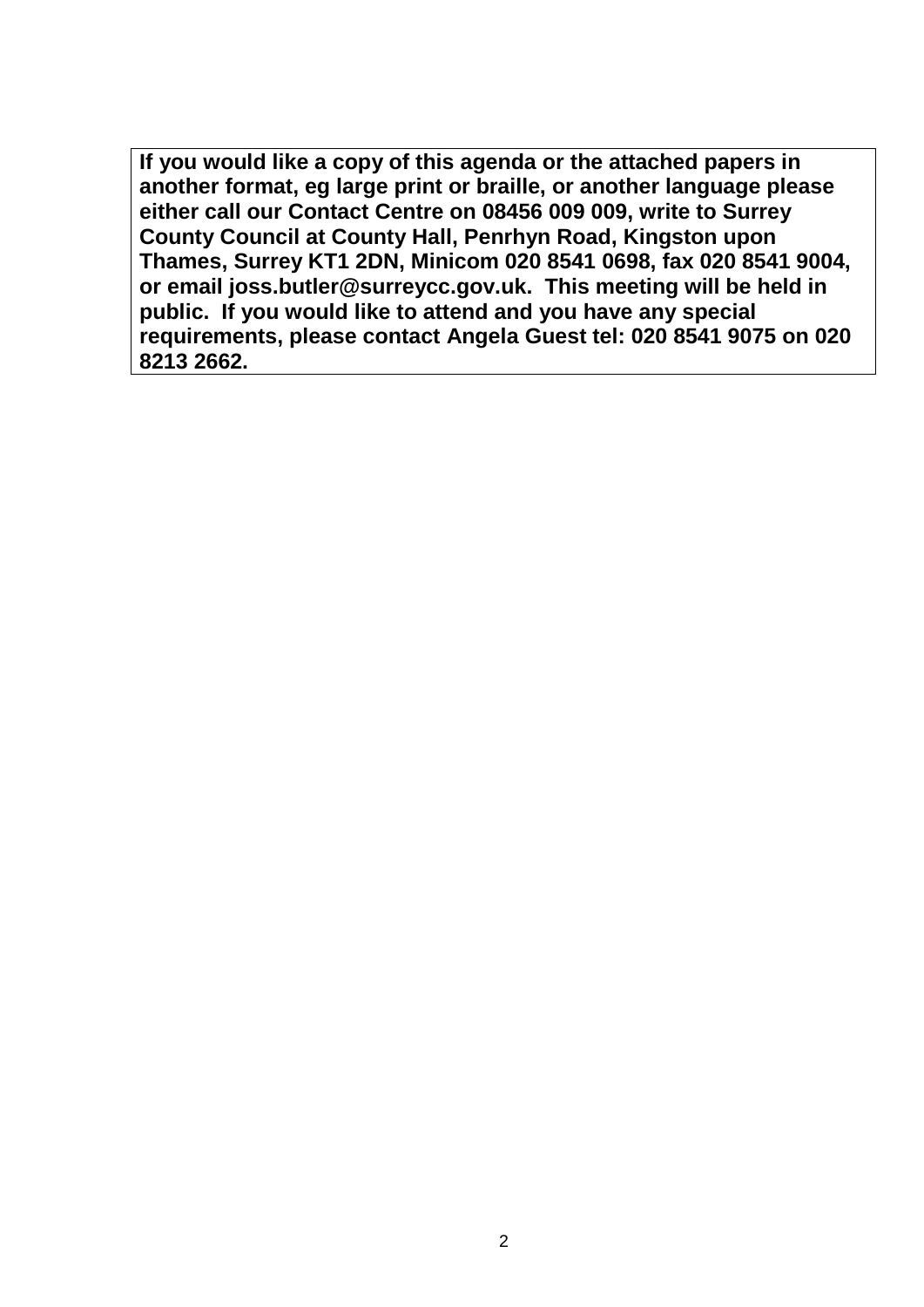# **AGENDA**

# **1 APOLOGIES FOR ABSENCE AND SUBSTITUTIONS**

To receive any apologies for absence and notices of substitutions under Standing Order 40.

## **2 MINUTES OF THE LAST MEETING**

(Pages 1 - 24)

To confirm the minutes of the meeting held on 2 August 2017.

## **3 PETITIONS**

To receive any petitions from members of the public in accordance with Standing Order 65 (please see note 7 below).

# **4 PUBLIC QUESTION TIME**

To answer any questions received from local government electors within Surrey in accordance with Standing Order 66 (please see note 8 below).

## **5 MEMBERS' QUESTION TIME**

To answer any questions received from Members of the Council in accordance with Standing Order 47.

# **6 DECLARATIONS OF INTERESTS**

All Members present are required to declare, at this point in the meeting or as soon as possible thereafter

- (i) Any disclosable pecuniary interests and / or
- (ii) Other interests arising under the Code of Conduct in respect of any item(s) of business being considered at this meeting

#### **NOTES:**

- Members are reminded that they must not participate in any item where they have a disclosable pecuniary interest
- As well as an interest of the Member, this includes any interest, of which the Member is aware, that relates to the Member's spouse or civil partner (or any person with whom the Member is living as a spouse or civil partner)
- Members with a significant personal interest may participate in the discussion and vote on that matter unless that interest could be reasonably regarded as prejudicial.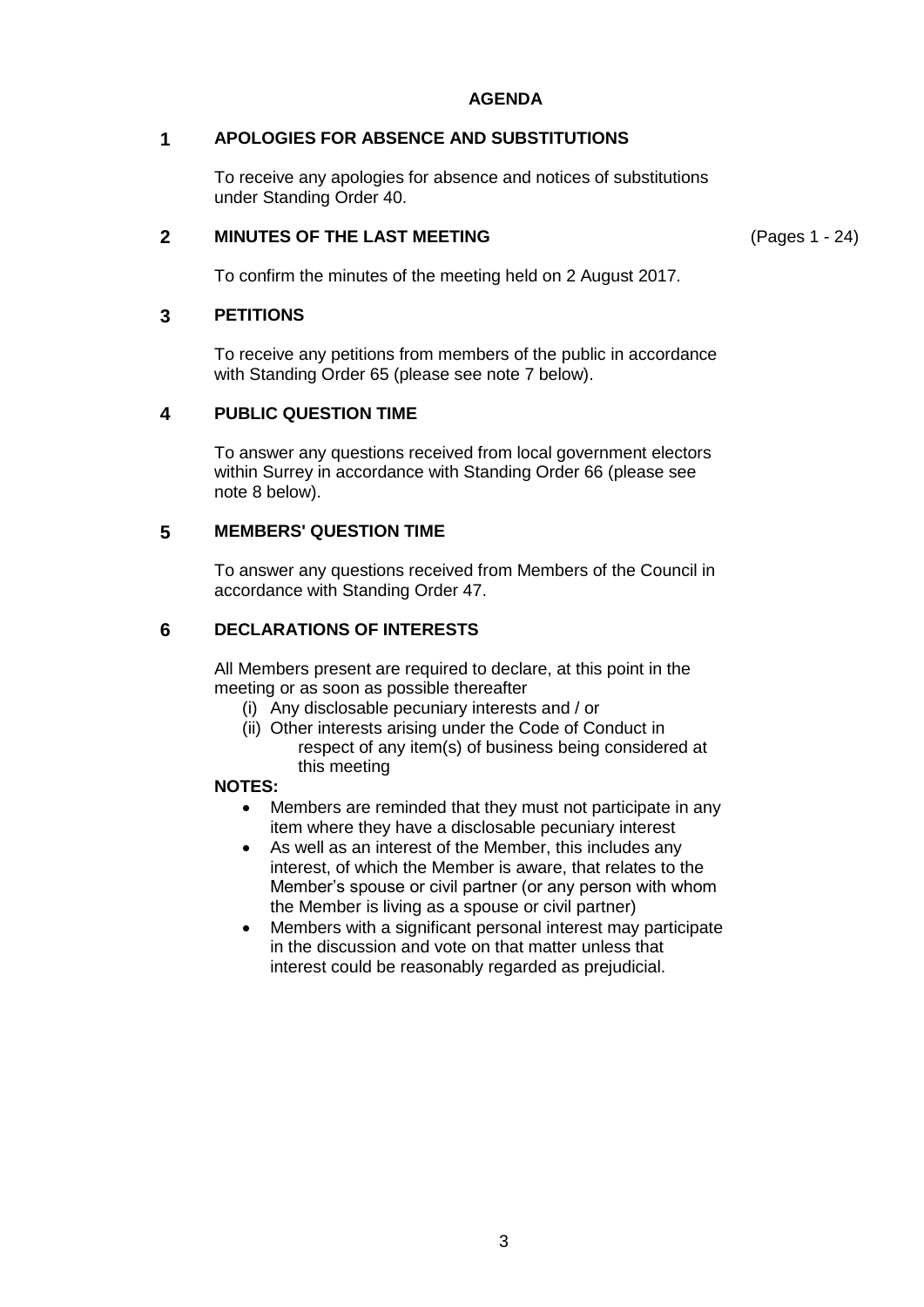**7 WO/2017/0898 - FREEMANTLES SCHOOL, SMARTS HEATH ROAD, WOKING, SURREY GU22 0AN**

(Pages 25 - 56)

installation of new modular classroom unit comprising 4 classrooms and ancillary facilities

provision of 23 additional parking spaces and new fire access route

retention of existing demountable classroom unit permitted under application WO11/0011

all for a temporary period of 14 years.

Freemantles School is a specialised school for children aged between 4 and 19 with autistic spectrum disorders (ASD). The school lies within the Green Belt at Mayford, 2 miles to the south of Woking Town Centre. The expansion of Freemantles School as set out above to allow for 4 consecutive bulge classes of 9 pupils all with an Education Health Care Plan is part of a suite of proposals within the County to increase the number of Special school places available. This proposal will help ensure that the council meets its statutory duty of providing a school place for every resident pupil who requires one.

#### **8 MO/2017/0916 - BROCKHAM WELL SITE, FELTON'S FARM, OLD SCHOOL LANE, BROCKHAM, RH3 7AU**

Installation of on-site facilities comprising hardstanding, site office, site toilet facilities, site security office and mess facility; storage containers; lighting units incorporating CCTV equipment; 2.4 metres high palisade fence and gates; electrical control buildings; portable site generator with 2 no. enclosed fuel tanks, and parking area for car/van until 31 December 2036 with restoration to agriculture (retrospective).

#### **9 SURREY COUNTY COUNCIL'S LOCAL LIST: REQUEST FORMAL ADOPTION OF LOCAL LIST FOR THE VALIDATION OF COUNTY DEVELOPMENT AND COUNTY MATTERS PLANNING APPLICATIONS**

This report is to advise Members of the responses in regard to the consultation on the proposed Local List for the Validation of Planning Applications received by Surrey County Council and the amendments that have been made as a result.

Officers request that the committee formally adopt the document allowing for periodic reviews of the document and officers to update technical notes, in engagement with relevant consultees, when and if required.

(Pages 57 - 90)

(Pages 91 - 190)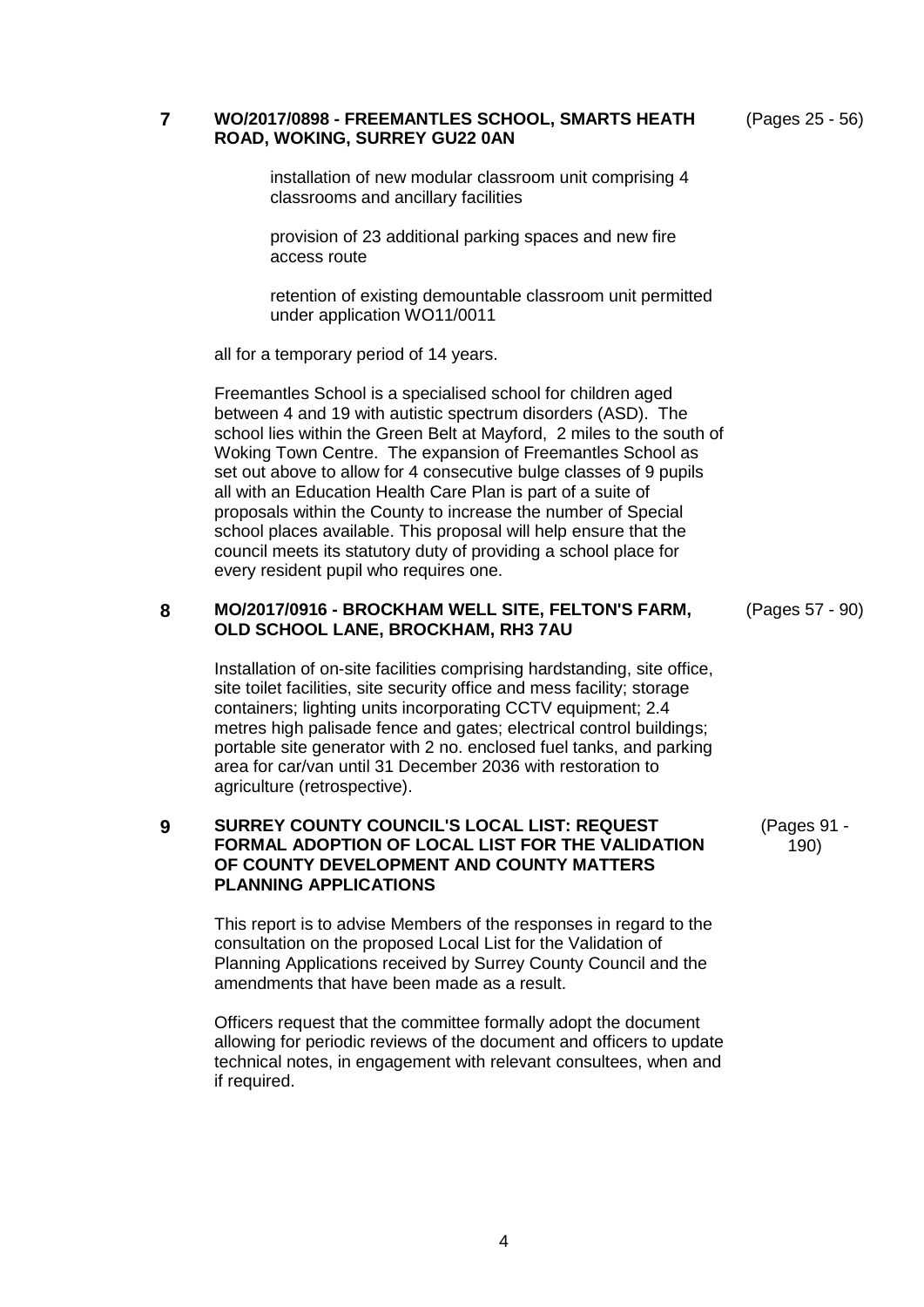# **10 DATE OF NEXT MEETING**

The next meeting of the Planning & Regulatory Committee will be on 18 October 2017.

> **David McNulty Chief Executive** 05 September 2017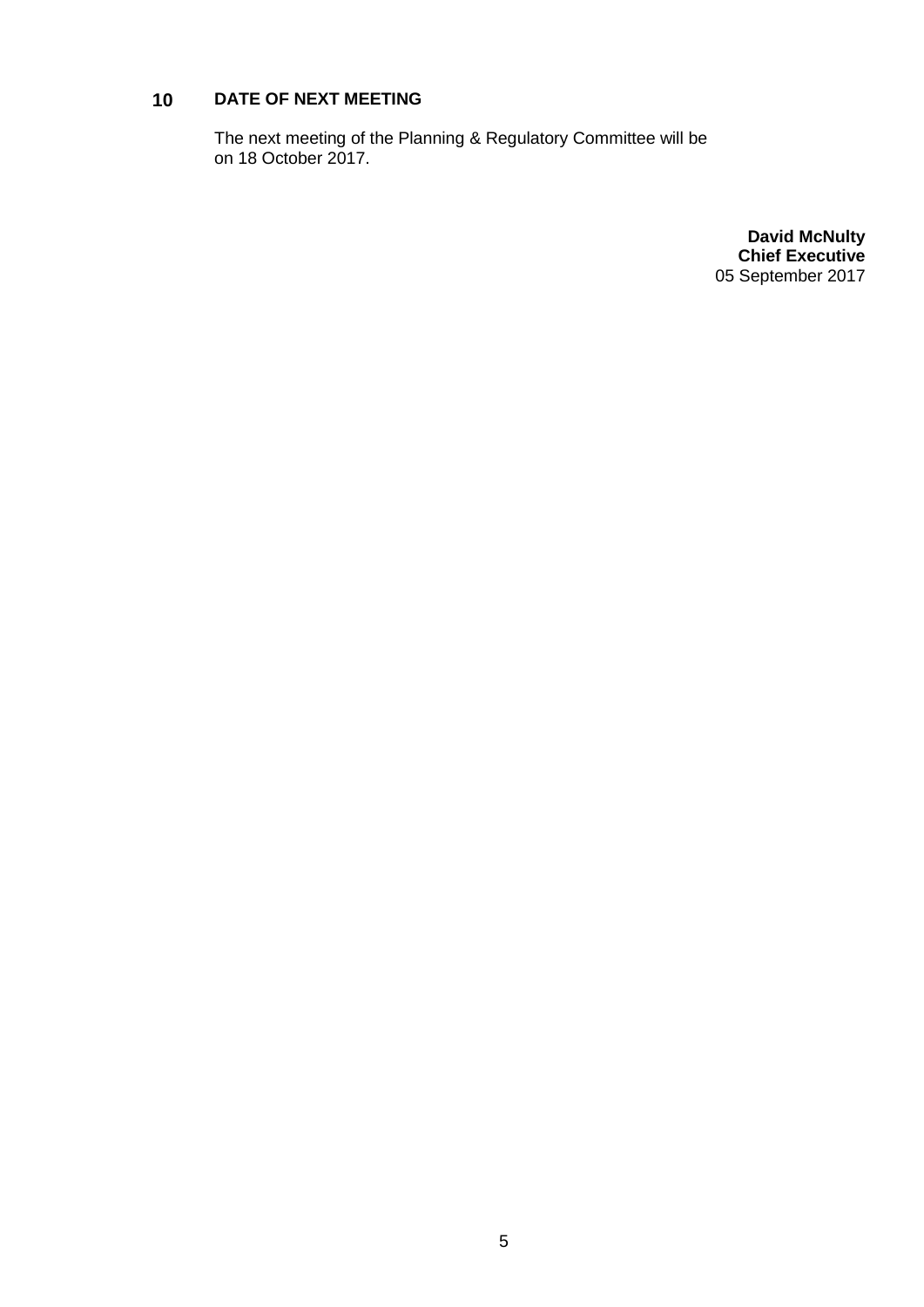# **MOBILE TECHNOLOGY AND FILMING – ACCEPTABLE USE**

Those attending for the purpose of reporting on the meeting may use social media or mobile devices in silent mode to send electronic messages about the progress of the public parts of the meeting. To support this, County Hall has wifi available for visitors – please ask at reception for details.

Anyone is permitted to film, record or take photographs at council meetings. Please liaise with the council officer listed in the agenda prior to the start of the meeting so that those attending the meeting can be made aware of any filming taking place.

Use of mobile devices, including for the purpose of recording or filming a meeting, is subject to no interruptions, distractions or interference being caused to the PA or Induction Loop systems, or any general disturbance to proceedings. The Chairman may ask for mobile devices to be switched off in these circumstances.

It is requested that if you are not using your mobile device for any of the activities outlined above, it be switched off or placed in silent mode during the meeting to prevent interruptions and interference with PA and Induction Loop systems.

# *Thank you for your co-operation*

*Note: This meeting may be filmed for live or subsequent broadcast via the Council's internet site - at the start of the meeting the Chairman will confirm if all or part of the meeting is being filmed. The images and sound recording may be used for training purposes within the Council.*

*Generally the public seating areas are not filmed. However by entering the meeting room and using the public seating area, you are consenting to being filmed and to the possible use of those images and sound recordings for webcasting and/or training purposes.* 

*If you have any queries regarding this, please contact the representative of Legal and Democratic Services at the meeting*

# **NOTES:**

- 1. The Chairman will adjourn the meeting for lunch from 12.45pm unless satisfied that the Committee's business can be completed by 1.15pm.
- 2. Members are requested to let the Regulatory Committee Manager have the wording of any motions and amendments not later than one hour before the start of the meeting.
- 3. Substitutions must be notified to the Regulatory Committee Manager by the absent Member or group representative at least half an hour in advance of the meeting.
- 4. Planning officers will introduce their report and be able to provide information or advice to Members during the meeting. They can also be contacted before the meeting if you require information or advice on any matter.
- 5. A record of any items handled under delegated powers since the last meeting of the Committee will be available for inspection at the meeting.
- 6. Members of the public can speak at the Committee meeting on any planning application that is being reported to the Committee for decision, provided they have made written representations on the application at least 14 days in advance of the meeting, and provided they have registered their wish to do so with the Regulatory Committee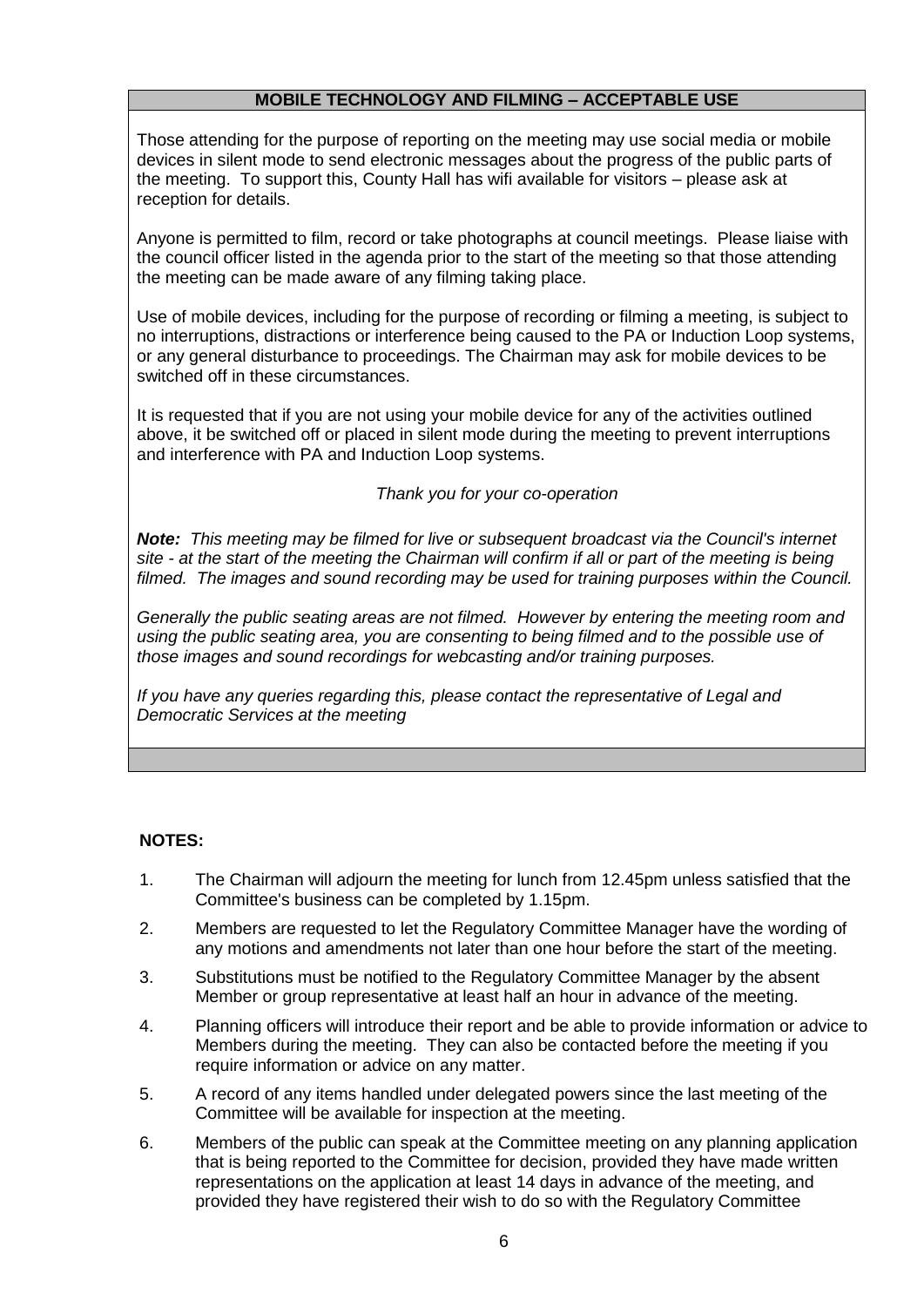Manager no later than midday on the working day before the meeting. The number of public speakers is restricted to five objectors and five supporters in respect of each application.

- 7. Petitions from members of the public may be presented to the Committee provided that they contain 100 or more signatures and relate to a matter within the Committee's terms of reference. The presentation of petitions on the following matters is not allowed: (a) matters which are "confidential" or "exempt" under the Local Government Access to Information Act 1985; and (b) planning applications. Notice must be given in writing at least 14 days before the meeting. Please contact the Regulatory Committee Manager for further advice.
- 8. Notice of public questions must be given in writing at least 7 days before the meeting. Members of the public may ask one question relating to a matter within the Committee's terms of reference. Questions on "confidential" or "exempt" matters and planning applications are not allowed. Questions should relate to general policy and not detail. Please contact the Regulatory Committee Manager for further advice.
- 9. On 10 December 2013, the Council agreed amendments to the Scheme of Delegation so that:
	- All details pursuant (applications relating to a previously granted permission) and non-material amendments (minor issues that do not change the principles of an existing permission) will be delegated to officers (irrespective of the number of objections).
	- Any full application with fewer than 5 objections, which is in accordance with the development plan and national polices will be delegated to officers.
	- Any full application with fewer than 5 objections that is not in accordance with the development plan (i.e. waste development in Green Belt) and national policies will be delegated to officers in liaison with either the Chairman or Vice Chairman of the Planning & Regulatory Committee.
	- Any application can come before committee if requested by the local member or a member of the Planning & Regulatory Committee.

The revised Scheme of Delegation came into effect as of the date of the Council decision.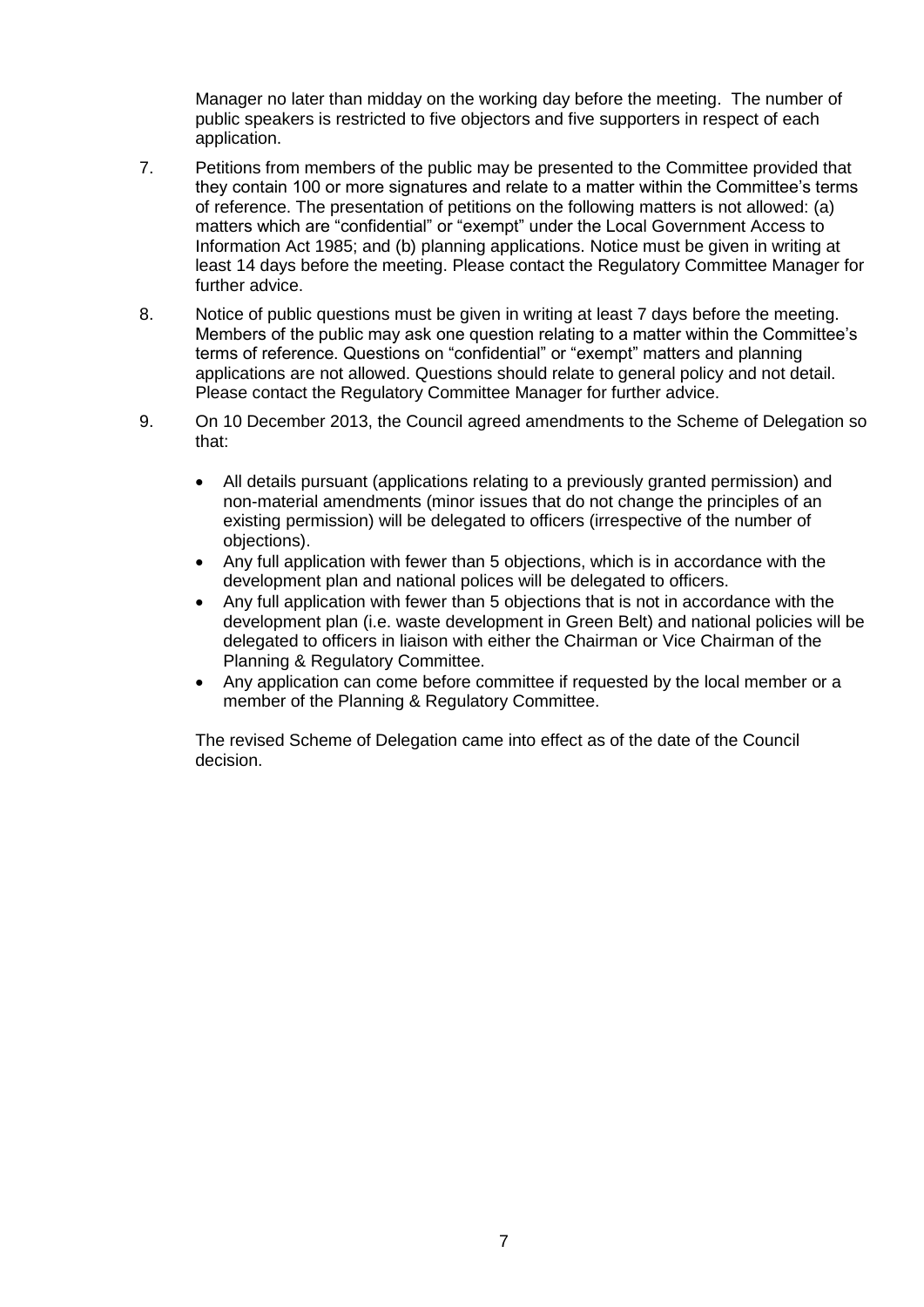# **TOWN AND COUNTRY PLANNING ACT 1990 – GUIDANCE ON THE DETERMINATION OF PLANNING APPLICATIONS**

This guidance forms part of and should be read in conjunction with the Planning Considerations section in the following committee reports.

Surrey County Council as County Planning Authority (also known as Mineral or Waste Planning Authority in relation to matters relating to mineral or waste development) is required under Section 70(2) of the Town and Country Planning Act 1990 (as amended) (1990 Act) when determining planning applications to "*have regard to (a) the provisions of the development plan, so far as material to the application, (b) any local finance considerations, so far as material to the application, and (c) any other material considerations*". This section of the 1990 Act must be read together with Section 38(6) of the Planning and Compulsory Purchase Act 2004 (2004 Act), which provides that: "*If regard is to be had to the development plan for the purpose of any determination to be made under the planning Acts the determination must be made in accordance with the plan unless material considerations indicate otherwise*."

# **Development plan**

In Surrey the adopted development plan consists of the:

- Surrey Minerals Local Plan 2011(comprised of the Core Strategy and Primary Aggregates Development Plan Documents (DPD))
- Surrey Waste Plan 2008 (comprised of the Core Strategy, Waste Development and Waste Development Control Policies DPDs)
- Aggregates Recycling Joint DPD for the Minerals and Waste Plans 2013 (Aggregates Recycling DPD 2013)
- Any saved local plan policies and the adopted Local Development Documents (development plan documents and supplementary planning documents) prepared by the eleven Surrey district/borough councils in Surrey
- South East Plan 2009 Policy NRM6 Thames Basin Heaths Special Protection Area (apart from a policy relating to the former Upper Heyford Air Base in Oxfordshire the rest of the plan was revoked on 25 March 2013)
- Any neighbourhood plans (where they have been approved by the local community at referendum)

Set out in each report are the development plan documents and policies which provide the development plan framework relevant to the application under consideration.

# **Material considerations**

Material considerations will vary from planning application to planning application and can include: relevant European policy; the March 2012 National Planning Policy Framework (NPPF) and updates; the March 2014 national Planning Practice Guidance (PPG) and updates; National Planning Policy for Waste (NPPW) October 2014; Waste Management Plan for England 2013; extant planning policy statements; Government Circulars and letters to Chief Planning Officers; emerging local development documents (being produced by Surrey County Council, the district/borough council or neighbourhood forum in whose area the application site lies).

# **National Planning Policy Framework and Planning Practice Guidance**

The March 2012 [National Planning Policy Framework](http://planningguidance.communities.gov.uk/) (NPPF) and subsequent updates replaced 30 Planning Policy Statements, Planning Policy Guidance Notes, Minerals Policy Statements and Minerals Policy Guidance Notes and related Practice Guides, some Government Circulars and letters to Chief Planning Officers and provides consolidated guidance for local planning authorities and decision takers in relation to decision-taking (determining planning applications) and in preparing plans (plan making).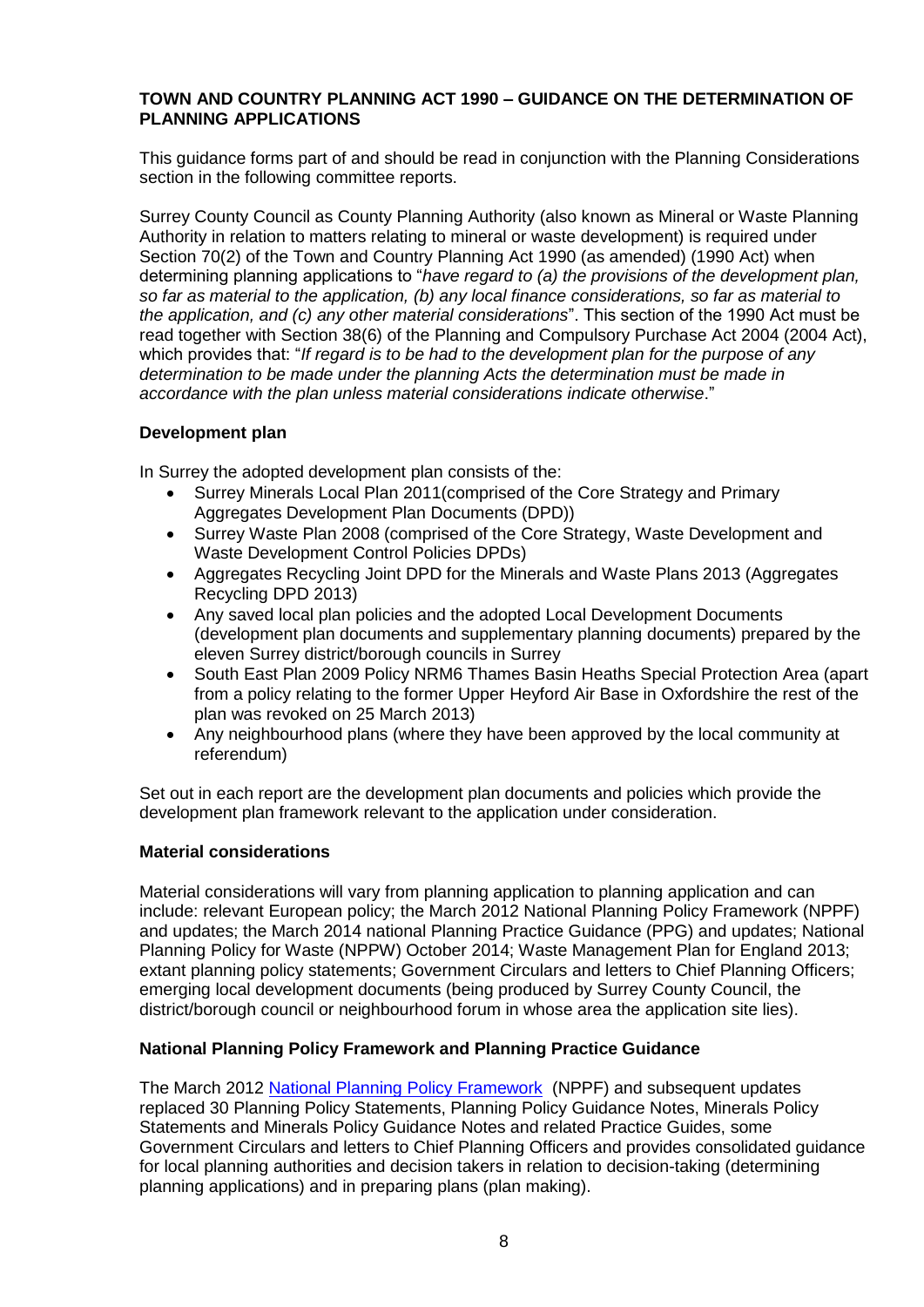The NPPF sets out the Government's planning policies for England and how these are expected to be applied and the associated March 2014 [Planning Practice Guidance](http://planningguidance.communities.gov.uk/) (PPG) provides related guidance. The NPPF should be read alongside other national planning policies on [Waste,](https://www.gov.uk/government/publications/national-planning-policy-for-waste) [Travellers,](https://www.gov.uk/government/uploads/system/uploads/attachment_data/file/6078/2113371.pdf) [Planning for Schools Development,](https://www.gov.uk/government/uploads/system/uploads/attachment_data/file/6316/1966097.pdf) [Sustainable Drainage Systems,](http://www.parliament.uk/documents/commons-vote-office/December%202014/18%20December/6.%20DCLG-sustainable-drainage-systems.pdf) [Parking,](http://www.parliament.uk/business/publications/written-questions-answers-statements/written-statement/Commons/2015-03-25/HCWS488/) and [Starter Homes .](http://www.parliament.uk/business/publications/written-questions-answers-statements/written-statement/Commons/2015-03-02/HCWS324/)

At the heart of the NPPF is a presumption in favour of sustainable development which the document states "*should be seen as a golden thread running through both plan-making and decision-taking*" (paragraph 14). The NPPF makes clear the purpose of the planning system is to contribute to the achievement of sustainable development which has three dimensions: economic, social and environmental. These give rise to the need for the planning system to perform a number of mutually dependent roles: an economic role, a social role and an environmental role. The NPPF sets out 12 core land-use planning principles that should underpin both decision-taking and plan making.

The NPPF does not change the statutory principle that determination of planning applications must be made in accordance with the adopted development plan unless material considerations indicate otherwise. The NPPF is one of those material considerations. In determining planning applications the NPPF (paragraph 14) states that development proposals that accord with the development plan should be approved without delay; and where the development plan is absent, silent or relevant policies are out of date, permission should be granted unless any adverse impacts of doing so would significantly and demonstrably outweigh the benefits, when assessed against the policies in the NPPF as a whole; or specific policies in the NPPF indicate development should be restricted.

The NPPF aims to strengthen local decision making and reinforce the importance of up to date plans. Annex 1 paragraph 215 states that in determining planning applications local planning authorities should give due weight to relevant policies in existing plans according to their degree of consistency with the NPPF (the closer the policies are to the policies in the Framework, the greater the weight they may be given). For emerging plans the NPPF (paragraph 216) states that, unless material considerations indicate otherwise, weight may also be given to relevant policies in emerging plans according to:

- *"The stage of preparation of the emerging plan (the more advanced the preparation, the greater the weight that may be given);*
- *The extent to which there are unresolved objections to relevant policies (the less significant the unresolved objections, the greater the weight that may be given), and;*
- *The degree of consistency of the relevant policies in the emerging plan to the policies in this Framework (the closer the policies in the emerging plan to the policies in the Framework, the greater the weight that may be given)."*

# **HUMAN RIGHTS ACT 1998 – GUIDANCE FOR INTERPRETATION**

This Guidance should be read in conjunction with the Human Rights section in the following Committee reports.

The Human Rights Act 1998 does not incorporate the European Convention on Human Rights in English law. It does, however, impose an obligation on public authorities not to act incompatibly with those Convention rights specified in Schedule 1 of that Act. As such, those persons directly affected by the adverse effects of decisions of public authorities may be able to claim a breach of their human rights. Decision makers are required to weigh the adverse impact of the development against the benefits to the public at large.

The most commonly relied upon articles of the European Convention are Articles 6, 8 and Article 1 of Protocol 1. These are specified in Schedule 1 of the Act.